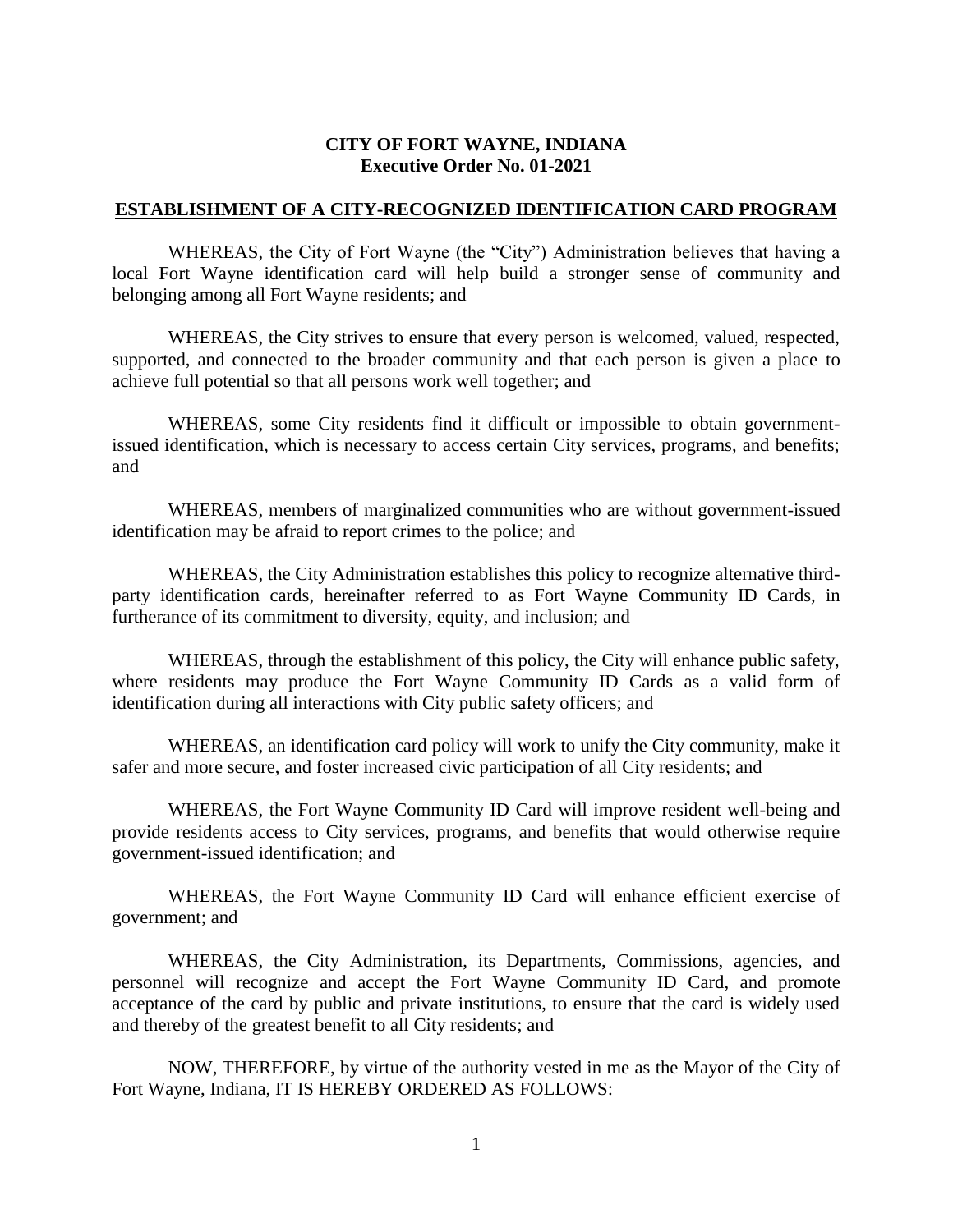- 1. City Policy: The City adopts a policy whereby it agrees to recognize the Fort Wayne Community ID Cards issued and administered by Catholic Charities to City residents for the purposes identified in this Executive Order, so long as Catholic Charities remains in compliance with Section 4 of this Executive Order.
- 2. The Fort Wayne Community Identification Card: The Fort Wayne Community ID Card shall be designed and issued in a manner to minimize and deter fraud, and shall be available for purchase by any resident of the City who complies with the policies, terms, and conditions as set forth by Catholic Charities and approved by the City.
- 3. Use of the Fort Wayne Community ID Card:
	- a. The City Administration, its Departments, Commissions, agencies, and personnel shall accept a Fort Wayne Community ID Card in lieu of government-issued identification unless:
		- i. Such acceptance is prohibited by federal or state law; or
		- ii. Additional documentation is required due to federal or state requirements for the program or purpose for which the ID is presented to the City; or
		- iii. The City Department would be unable to comply with a condition imposed by a funding source, which would cause the City to lose funds from that source; or
		- iv. The City employee or Department has reasonable grounds to determine that the Card is counterfeit, altered, improperly issued, or that the individual presenting the Card is not the individual to whom the Card was issued.
		- v. The Fort Wayne Community ID Card may not be used for voting or driving.
	- b. City Departments may not require residents to present a Fort Wayne Community ID Card in order for the resident to obtain benefits, privileges, or services from Departments of the City where the resident provides another valid, government-issued form of identification.
	- c. City Departments may require the possession of a Fort Wayne Community ID Card to obtain benefits or privileges offered exclusively to those who possess a card as an incentive to apply for a Fort Wayne Community ID Card. However, City employees and Departments shall not require the possession of a Fort Wayne Community ID Card where identification is not already required to obtain City services.
- 4. Issuance of the Fort Wayne Community ID Card:
	- a. Catholic Charities shall issue the Fort Wayne Community ID Card, and shall be responsible to process applications for the issuance of the Fort Wayne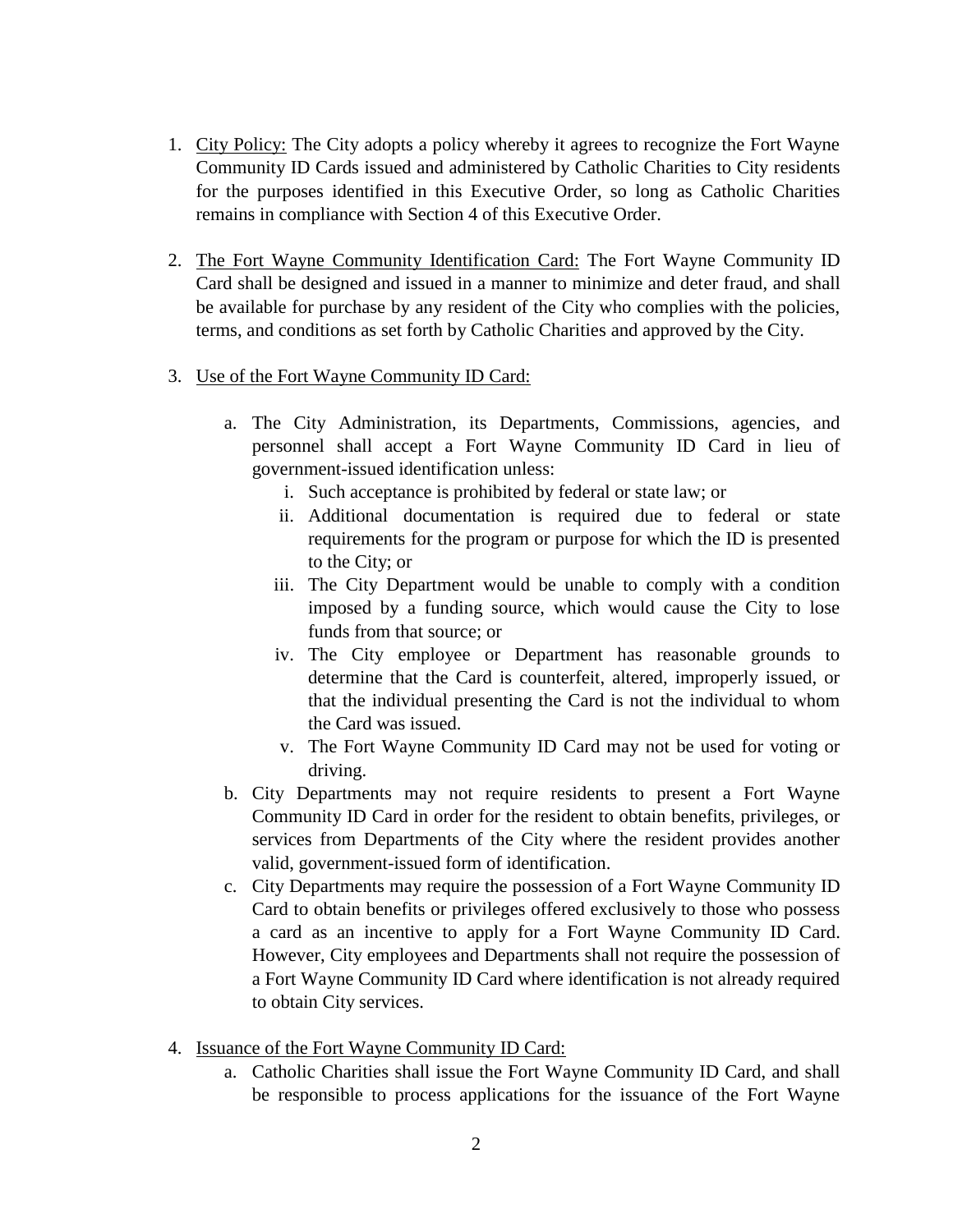Community ID Card pursuant to policies and procedures approved by the City. Catholic Charities shall collect a fee for issuing the Fort Wayne Community ID Card, and shall be responsible for data management, card issuance, technical support, and customer service.

- b. The following information shall be printed on the front of each card:
	- i. Cardholder's full name;
	- ii. Cardholder's address;
	- iii. Cardholder's date of birth;
	- iv. An ID number unique to each cardholder;
	- v. Cardholder's picture and signature;
	- vi. Card issuance date;
	- vii. Card expiration date; and
	- viii. Statement: This ID card is not valid as a driver's license or for voting purposes.
- c. This policy that allows for the issuance of Fort Wayne Community ID Cards by a private party is meant solely for the purpose of allowing Fort Wayne residents to obtain from the City certain services available to its residents, and is not meant to be interpreted as being a government-issued identification card for other purposes.
- d. In the event that the City Administration determines that Catholic Charities is not following rules, regulations, or procedures for the issuance of the Fort Wayne Community ID Card, or is not otherwise complying with the spirit of this policy, the City Administration can revoke this Executive Order and cancel the Fort Wayne Community ID Card without prior notice.

## 5. Liability:

- a. In the enforcement of this Executive Order, the City is assuming the undertaking only to promote the general welfare and efficiency of government. It does not assume nor does it impose on its officers and employees an obligation for breach of which the City would be liable in money damages to any person who claims that such a breach proximately caused injury.
- 6. This Executive Order shall become effective immediately upon execution.

DATED this \_\_\_\_\_\_ day of October 2021.

CITY OF FORT WAYNE, INDIANA

\_\_\_\_\_\_\_\_\_\_\_\_\_\_\_\_\_\_\_\_\_\_\_\_\_\_\_\_\_\_\_\_\_

Thomas Henry, Mayor